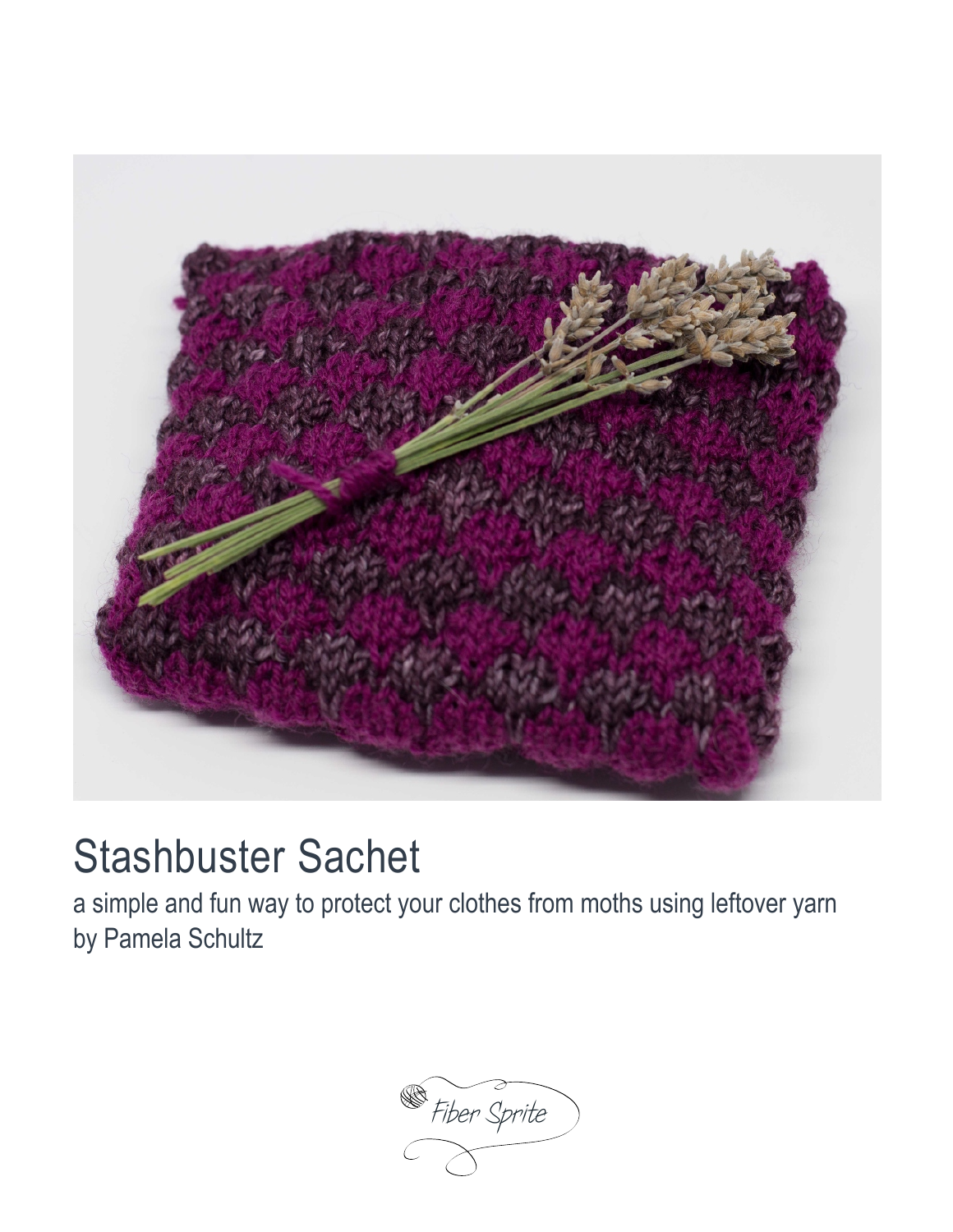Using just a tiny bit of sock weight yarn, these sachets are the perfect way to use up leftover yarn and protect your stash. Fill with lavender or cedar chips to ward off moths. You'll love making these sachets, whether they end up in your sock drawer, with your handknit sweaters, or…back in your stash!

#### Yarn

Sock weight yarn in contrasting colors: Color A: about 40 yards Color B: about 30 yards

#### **Needles**

Size 1 US/2.25 mm 32" circular needles, or dpns

## **Gauge**

29 sts and 36 rows  $=$  4" in pattern Measurement taken from relaxed fabric after steam-blocking.

## A Note On Gauge

Gauge is not essential to this project, but if you're going to fill your sachet with lavender or cedar chips, you don't want the gauge to be too loose.

#### Finished Measurements

Approximately 4" square. You may make the sachets smaller or larger depending on your needs. The stitch pattern is worked over multiples of 4.

#### **Notions**

Stitch marker Tapestry needle **Scissors** 

## Additional Supplies

Lavender seeds or cedar chips, about  $1/4$  cup

## Stitch Pattern

This project uses the dip stitch. To do the dip stitch, insert your right-hand needle into the front of the stitch 3 rows below your next stitch. Knit into this stitch, then knit the next stitch on the left-hand needle and pass the extra stitch over it.

## Resources

[Knittingstitchpatterns.com](http://www.knittingstitchpatterns.com/2015/03/dip-stitch-check.html) has an excellent video showing how to do the stitch pattern.

This project uses Judy's Magic Cast On. Tutorials available on [Knitty](http://knitty.com/ISSUEspring06/FEATmagiccaston.html) and [YouTube.](https://www.youtube.com/watch?v=1pmxRDZ-cwo)

This project uses Kitchener Stitch, also known as grafting. Tutorials available on [Knitty](http://www.knitty.com/ISSUEsummer04/FEATtheresasum04.html) and [YouTube](https://www.youtube.com/watch?v=Q-jEGCUed0s).